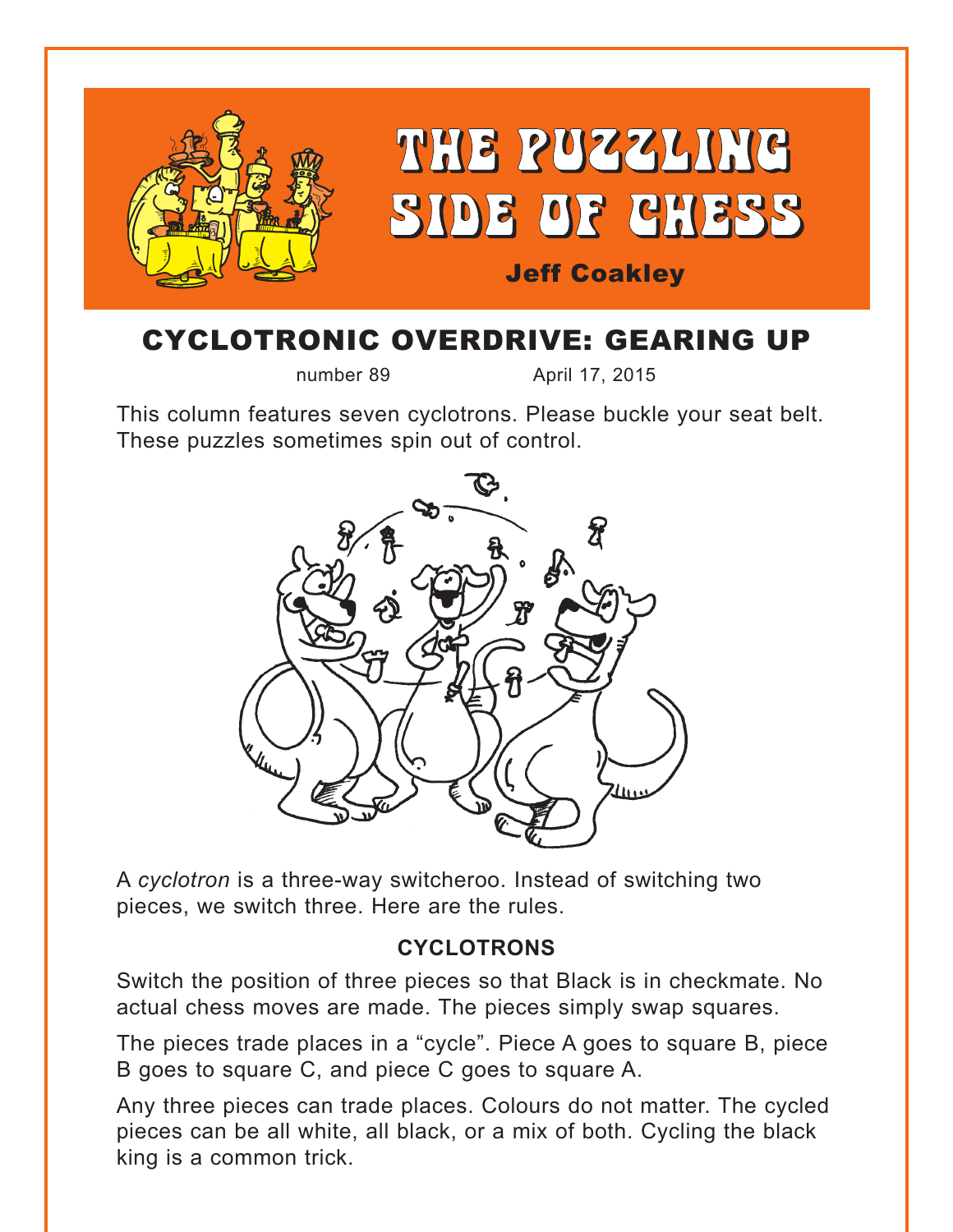<span id="page-1-0"></span>The position after the cycle must be legal. This rule implies several things.

- a) A pawn cannot be on the 1st or 8th rank.
- b) Both kings cannot be in check.
- c) There must be a way to reach the position with a legal white move. Impossible checks, especially double checks, are a frequent "violation".
- d) In some cases, retrograde analysis is required to decide if the position after a cycle is legal.

For more information on cyclotrons, see column 55.



#### **[Cyclotron 16](#page-4-0)**

Cycle three pieces so that Black is in checkmate.

### **[Cyclotron 17](#page-5-0)**



Cycle three pieces so that Black is in checkmate.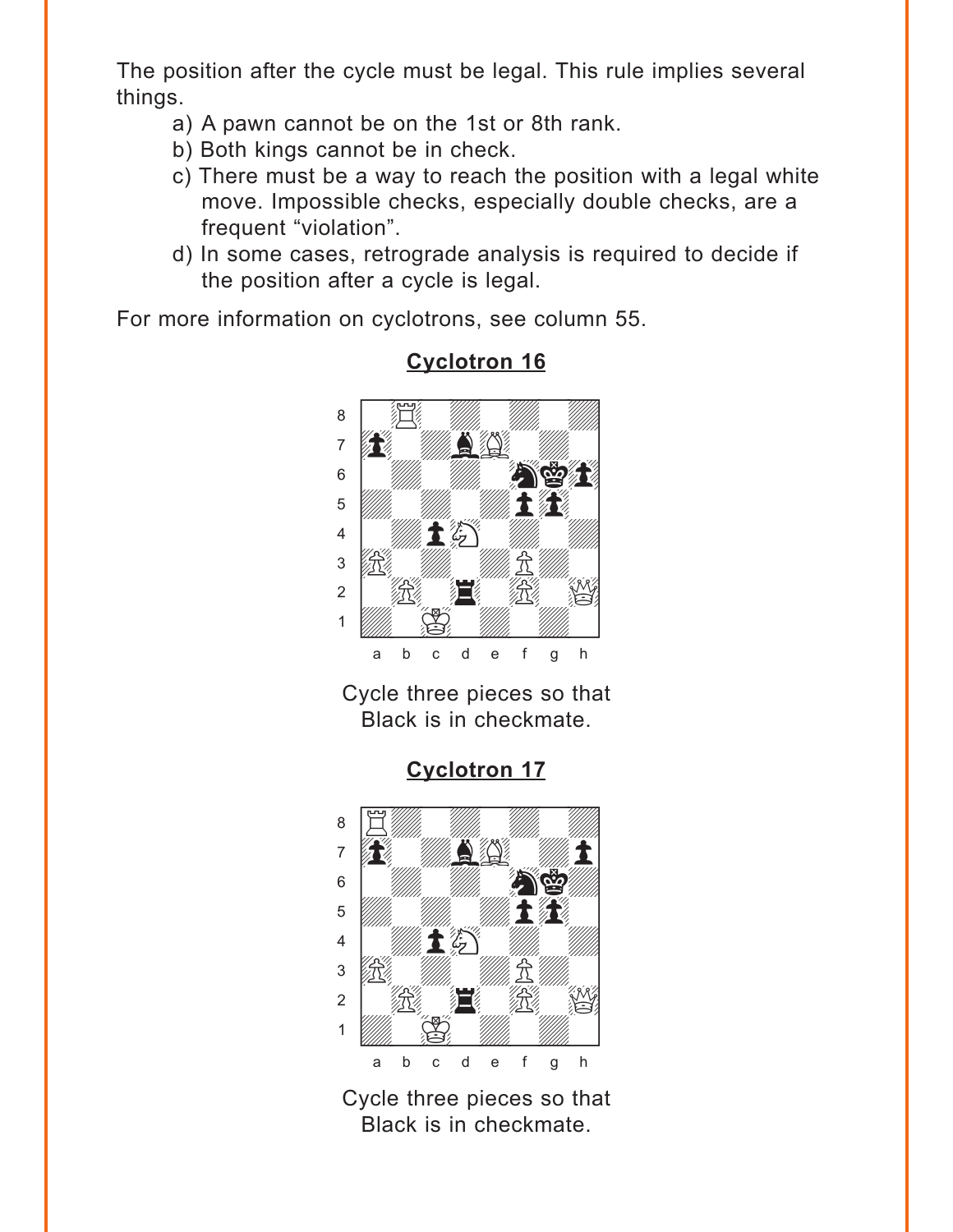<span id="page-2-0"></span>

Cycle three pieces so that Black is in checkmate.

All the cyclotrons in this column share a common "zero position". Only one or two pieces are different in each diagram.



**[Cyclotron 19](#page-6-0)**

Cycle three pieces so that Black is in checkmate.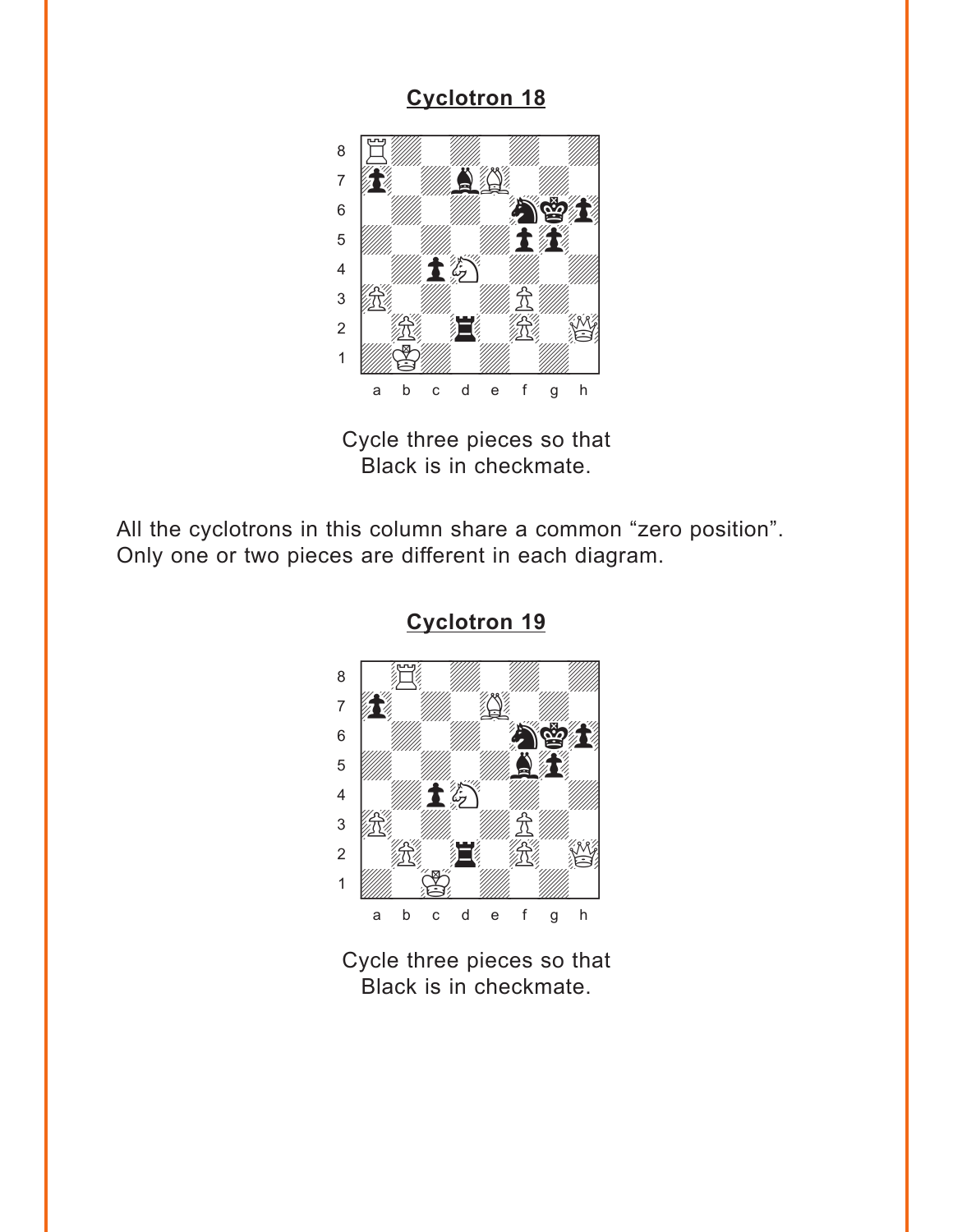<span id="page-3-0"></span>

Cycle three pieces so that Black is in checkmate.



**[Cyclotron 21](#page-6-0)**



Cycle three pieces so that Black is in checkmate.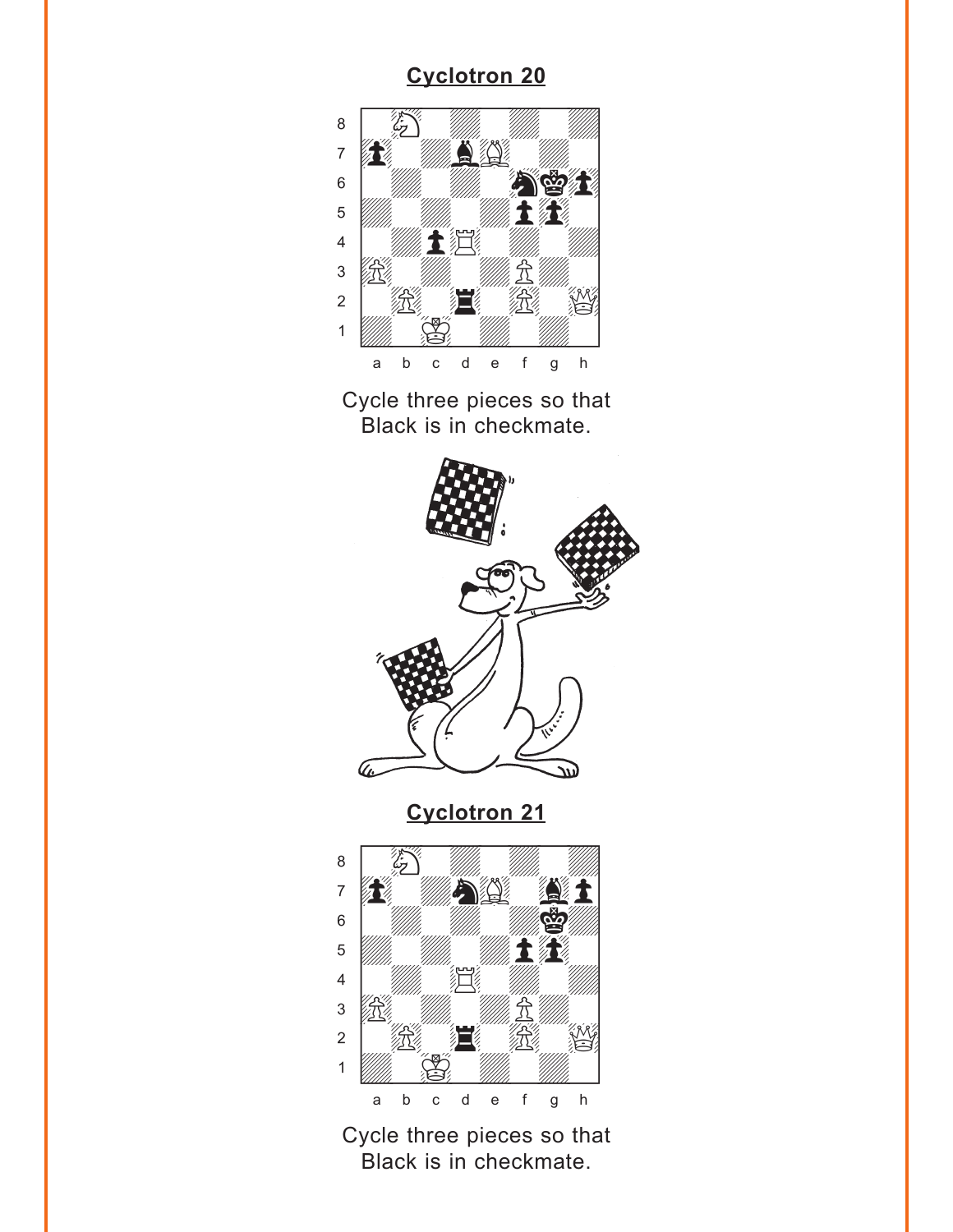<span id="page-4-0"></span>

Cycle three pieces so that Black is in checkmate.

The seven puzzles in this column are part of a much larger set of approximate twins. Stay tuned next month for the second installment of Cyclotronic Overdrive.

# **SOLUTIONS**

All cyclotrons by J. Coakley. *ChessCafe.com* (2015).

*PDF hyperlinks*. You can advance to the solution of any puzzle by clicking on the underlined title above the diagram. To return to the puzzle, click on the title above the solution diagram.



### **[Cyclotron 16](#page-1-0)**

a3 $\rightarrow$ g6 Kg6 $\rightarrow$ e7 Be7 $\rightarrow$ a3

The last move was the discovered check 1.Rb4-b8#.

The order in which the pieces are cycled is not important. The resulting position will still be the same. See diagram below.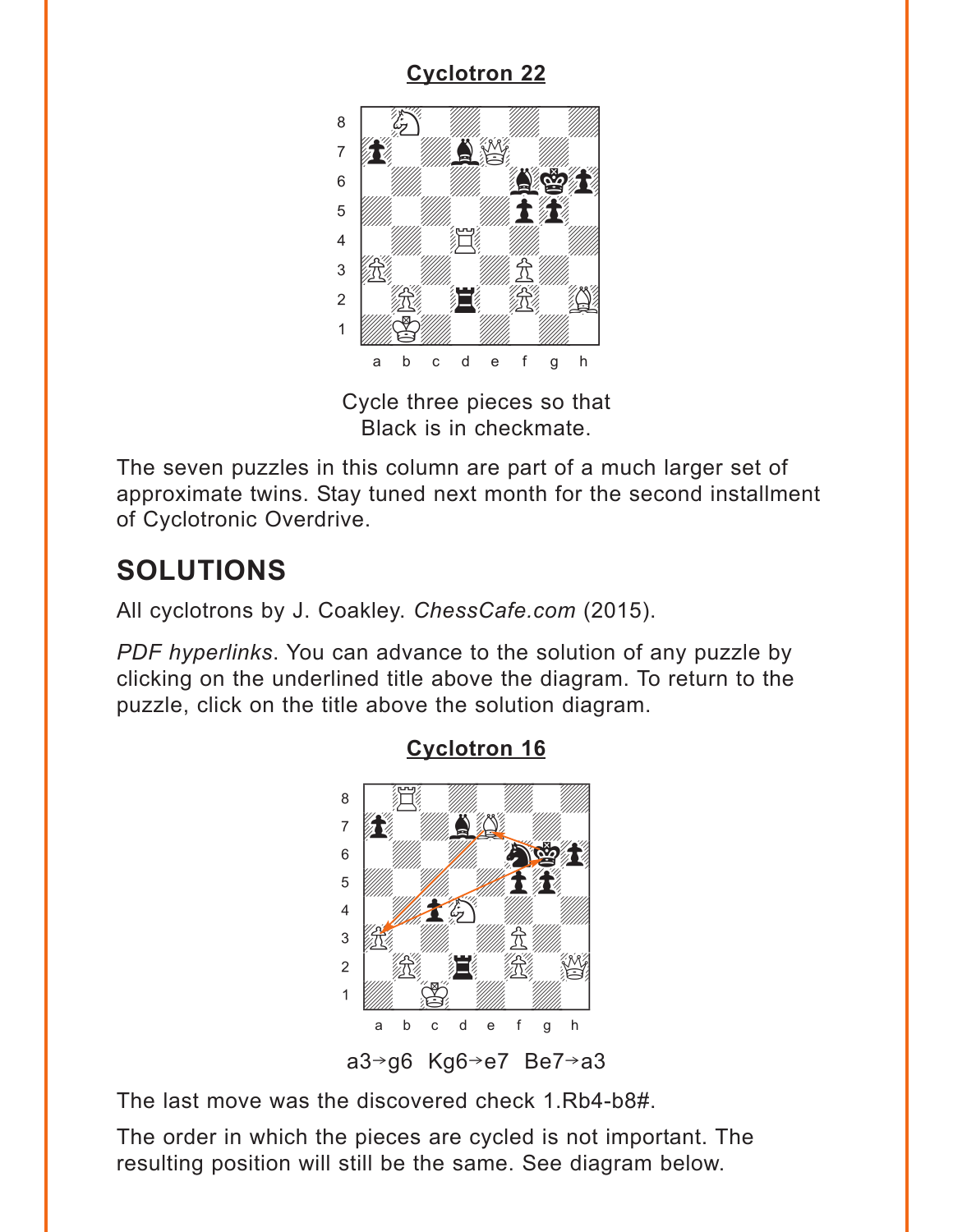<span id="page-5-0"></span>

**[Cyclotron 17](#page-1-0)**





The cycle a3 $\rightarrow$ g6, Kg6 $\rightarrow$ e7, Be7 $\rightarrow$ a3? is an impossible check.

**[Cyclotron 18](#page-2-0)**



Rd2 $\rightarrow$ g6 Kg6 $\rightarrow$ f5 f5 $\rightarrow$ d2

As in the previous puzzle, the cycle  $a3 \rightarrow g6$ , Kg $6 \rightarrow e7$ , Be $7 \rightarrow a3$ ? is an impossible check.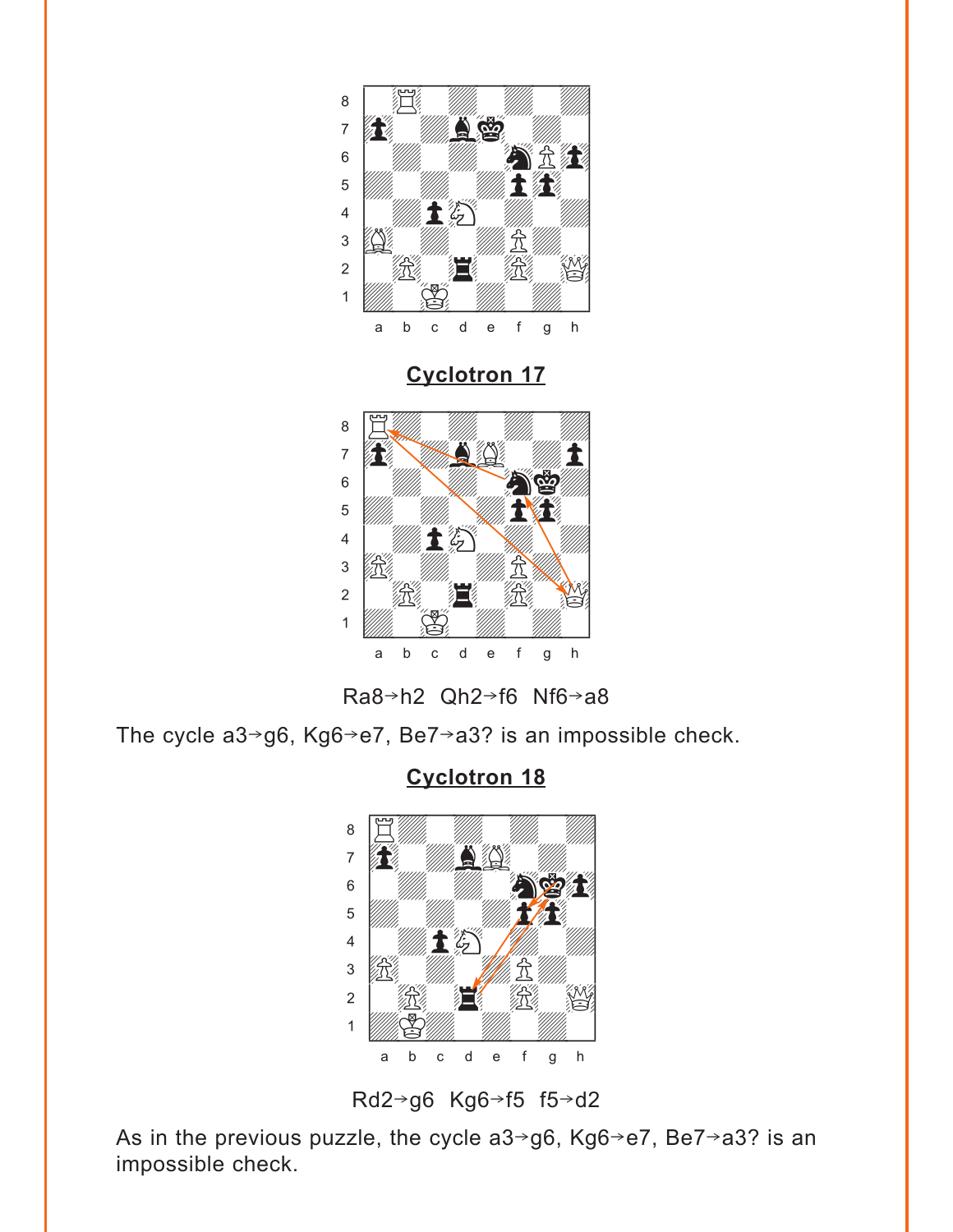<span id="page-6-0"></span>



**[Cyclotron 20](#page-3-0)**





**[Cyclotron 21](#page-3-0)**



Rd4>g7 Bg7>e7 Be7>d4